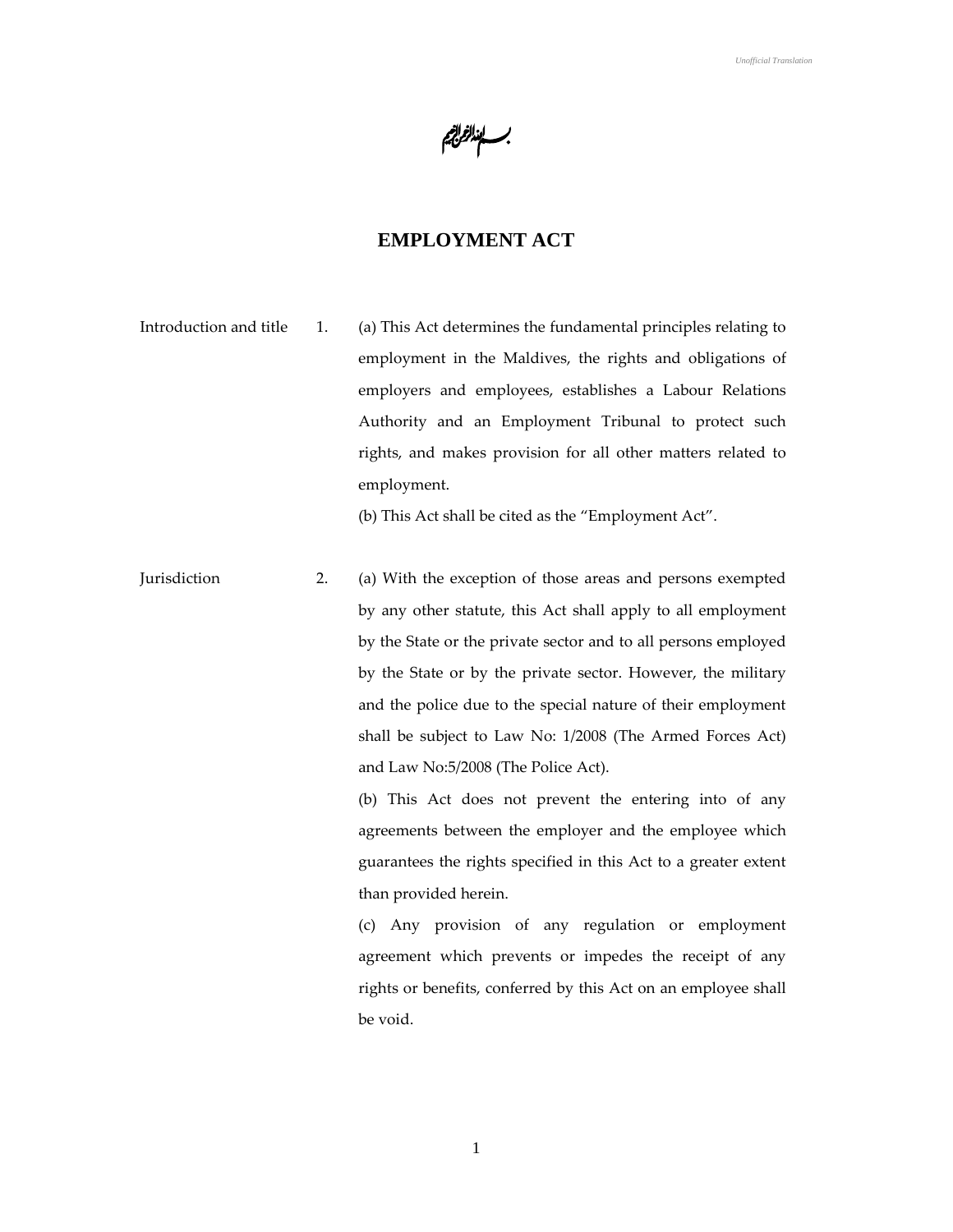### **CHAPTER 2**

## **FUNDAMENTAL PRINCIPLES**

Prohibition of forced 3. employment (a) No person shall be compelled or forced into employment.

> (b) "Forced employment" shall mean any services or labour obtained from a person under threat of punishment, undue influence or intimidation, and does not include services or labour performed of his own volition by any person. The following are exempted from such definition:-

> > (1) labour carried out by, or services obtained from a person under the control and supervision of the relevant State authority in pursuance of a court judgement; or

> > (2) labour or services obtained to the extent deemed reasonable in instances of emergencies which may pose risk to the life or well being of the entire populace or a section of the population.

Non-discrimination 4. (a) It is prohibited to discriminate amongst persons carrying out equal work either in the granting of employment, determination of remuneration, increase in remuneration, provision of training, determination of conditions and manner of employment, dismissal from employment or resolution of other employment related matters, based on race, colour, social standing, religion, political beliefs or affiliation with any political party, sex, marital status, family obligations, and in so far as it does not contravene the provisions herein age or disability.

> (b) The implementation of any principles, activities or programmes with the objective of assisting those persons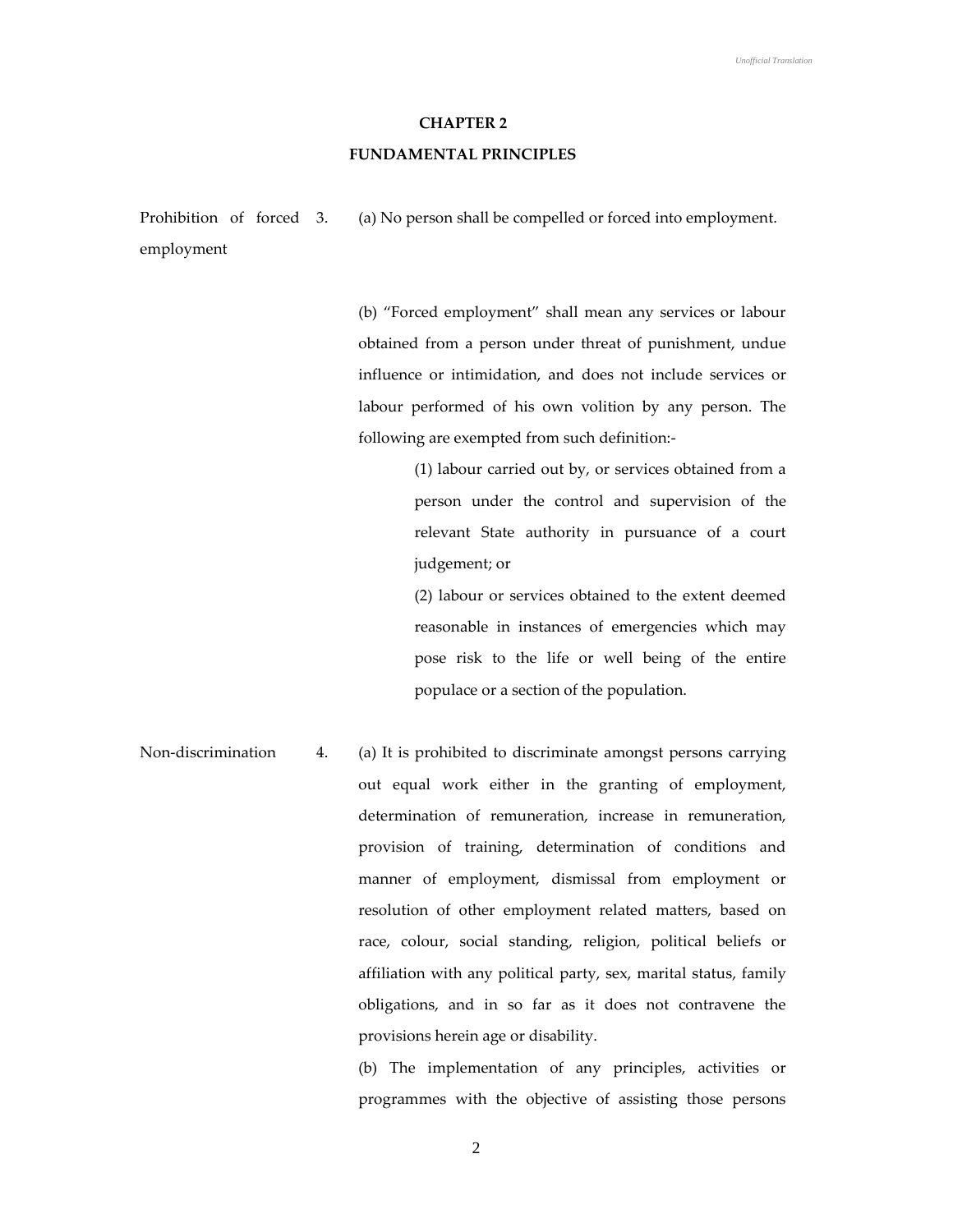disadvantaged against for any of the reasons specified in subsection (a) or socially disadvantaged persons shall not be deemed as discrimination amongst employees carrying out equal work.

(c) Sub-section (a) does not prevent the taking into consideration of matters such as educational qualifications required for employment, aptitude, experience and such other matters directly related to employment.

(d) Where a complaint is lodged against an employer alleging contravention of sub-section (a), the onus is on the employer to show that there has been no discrimination or that any discrimination is based on reasonable cause and does not contravene sub-section (a).

(e) Any preference given to Maldivians by an employer in granting employment shall not be deemed discrimination as provided herein.

Contravention of basic 5. principles (a) Any person whose rights conferred pursuant to the basic principles specified in this Chapter have been affected, may submit such matter to the Tribunal specified in Section 10. (b) Complaints submitted to the Tribunal in connection with a right conferred pursuant to the basic principles specified in this Chapter shall be dealt with expeditiously by the Tribunal. The complainant and the respondent shall both be afforded ample opportunity to make submissions and respond to arguments.

> (c) Where the Tribunal deems that a complaint submitted to it is based on legitimate and valid grounds, it has the power to issue orders mandating compliance with the basic principles specified in this Chapter, including:-

(1) an order to perform or cease performance of an act;